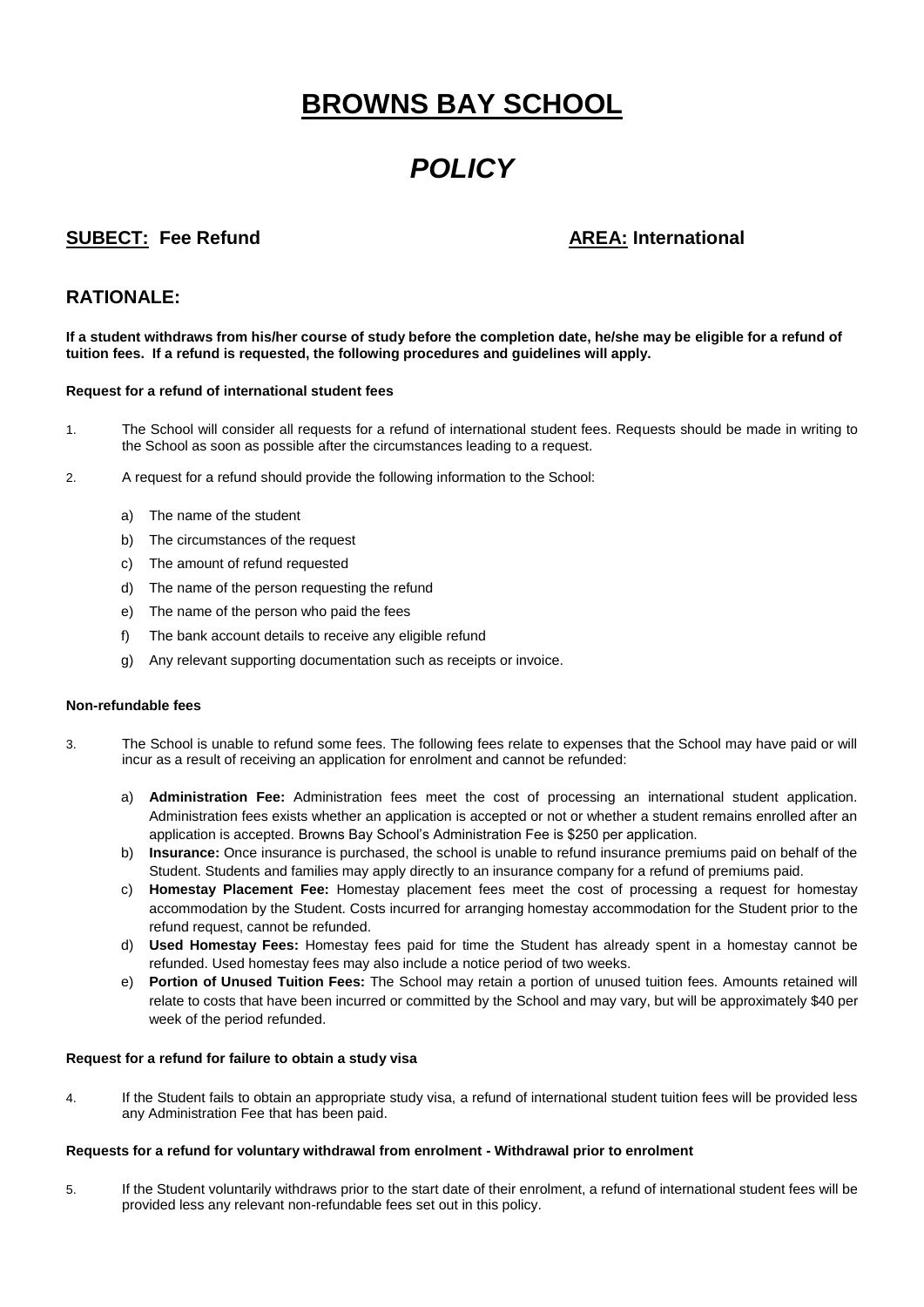### **Requests for a refund for voluntary withdrawal from enrolment - Withdrawal after enrolment**

6. If the Student withdraws on or after the start date of their enrolment, reasonable written notice of withdrawal is required by the school. Unless otherwise agreed by the School, a refund will be provided less a minimum of ten weeks tuition fee and any other relevant non-refundable fees as outlined in this policy.

#### **Requests for a refund where the School fails to provide a course, ceases as a signatory or ceases to be a provider**

- 7. If the School fails to provide the agreed course of education or is no longer a signatory to the Code or no longer operates as an international education provider, the School will negotiate with the Student or their family to either:
	- a) Refund the unused portion of international student tuition fees or other fees paid for services not delivered or
	- b) Transfer the amount of any eligible refund to another provider or
	- c) Make other arrangements agreed to by the student or their family and the school.

#### **Where the Student's enrolment is ended by the School**

- 8. In the event the Student's enrolment is ended by the School for a breach of the Contract of Enrolment, the School will consider a request for a refund less:
	- a) Any non-refundable fees set out in this policy
	- b) Ten weeks tuition fee
	- c) Any other reasonable costs that the school has incurred in ending the student's enrolment

#### **Where the Student changes to a domestic student during the period of enrolment**

9. If the Student changes to a domestic student after the start date of their enrolment, reasonable written notice of the change is required by the School. Unless otherwise agreed by the School, a refund will be provided less a minimum of ten weeks tuition fee and any other relevant non-refundable fees as outlined in this policy.

#### **Where the Student voluntarily requests to transfer to another signatory**

10. If the Student requests to transfer to another signatory after the start date of their enrolment, reasonable written notice of the transfer is required by the School. Unless otherwise agreed by the School, a refund will be provided less a minimum of ten weeks tuition fee and any other relevant non-refundable fees as outlined in this policy.

#### **Request for a refund of homestay fees**

- 11. If for any reason, the Student withdraws after the start date of their enrolment, any unused homestay fees will be refunded, less any relevant non-refundable fees set out in this policy.
- 12. Where a student moves from a school homestay and requests a refund of any unused homestay fees, these will be refunded less any non-refundable fees set out in this policy.

#### **Requests for a refund of fees unused at the end of enrolment**

13. Except by written request from parents, prepaid fees unused at the end of enrolment amounting to less than NZD\$500.00 will be refunded to the Student in cash. Sums of NZD\$500.00 or greater will be refunded into a nominated bank account.

#### **Outstanding activity fees or other fees**

14. Any activity or other fees incurred by the Student during enrolment and owed to the School at the time of withdrawal, will be deducted from any eligible refund.

#### **Refunds to be made to the country of receipt**

15. Unless otherwise agreed in writing, all eligible refunds of fees of NZD\$1,000.00 or more received from outside of New Zealand will be refunded to a nominated bank account in the source country.

#### **Rights of families after a decision regarding a refund has been made by the School**

16. A decision by the School relating to a request for a refund of international student fees will be provided to the Student or Parents in writing and will set out the following information: